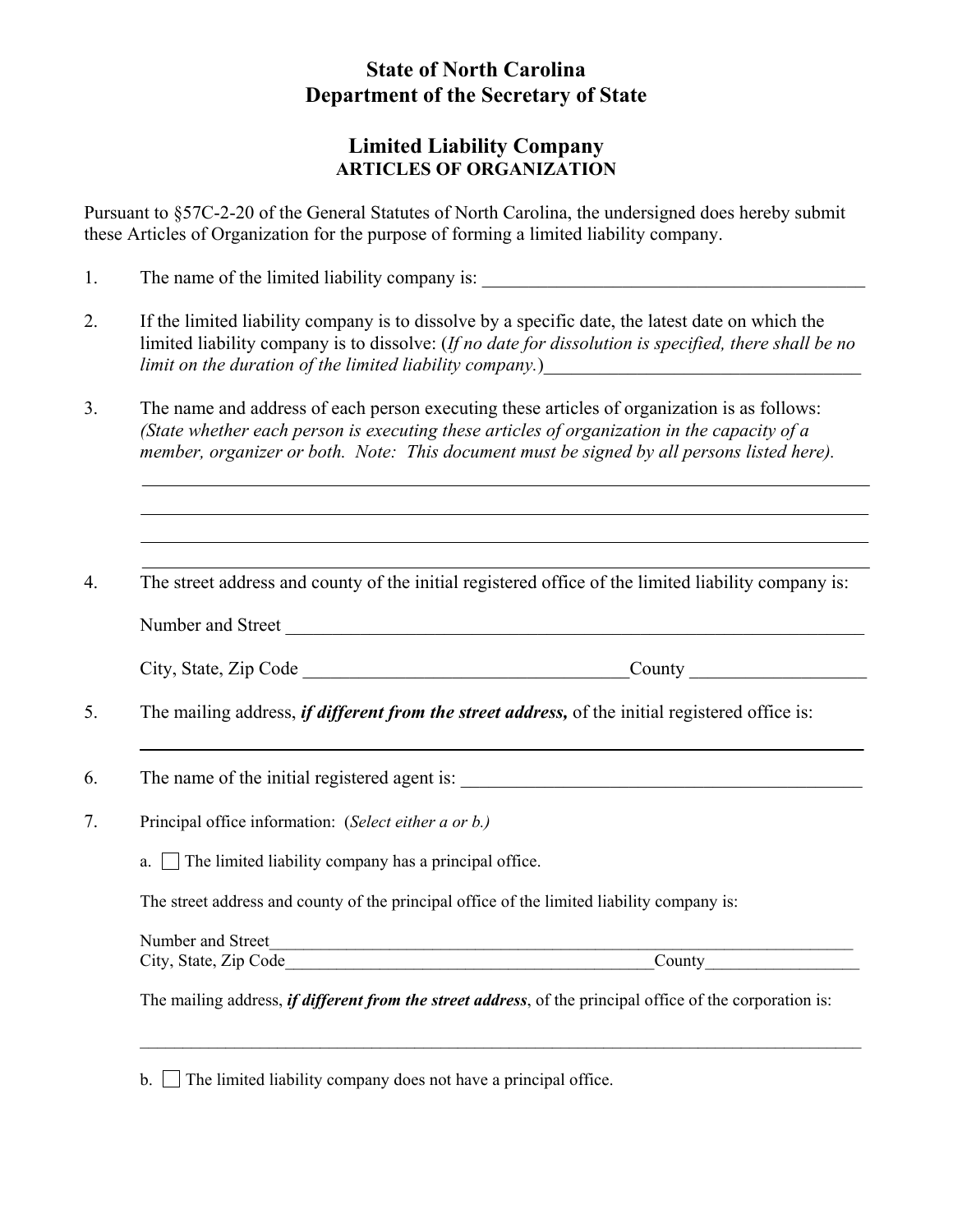8. Check one of the following:

\_\_\_\_\_\_(i) *Member-managed LLC*: all members by virtue of their status as members shall be managers of this limited liability company.

\_\_\_\_\_\_(ii) *Manager-managed LLC*: except as provided by N.C.G.S. Section 57C-3-20(a), the members of this limited liability company shall not be managers by virtue of their status as members.

9. Any other provisions which the limited liability company elects to include are attached.

 $\mathcal{L}_\mathcal{L} = \mathcal{L}_\mathcal{L} = \mathcal{L}_\mathcal{L} = \mathcal{L}_\mathcal{L} = \mathcal{L}_\mathcal{L} = \mathcal{L}_\mathcal{L} = \mathcal{L}_\mathcal{L} = \mathcal{L}_\mathcal{L} = \mathcal{L}_\mathcal{L} = \mathcal{L}_\mathcal{L} = \mathcal{L}_\mathcal{L} = \mathcal{L}_\mathcal{L} = \mathcal{L}_\mathcal{L} = \mathcal{L}_\mathcal{L} = \mathcal{L}_\mathcal{L} = \mathcal{L}_\mathcal{L} = \mathcal{L}_\mathcal{L}$ 

 $\mathcal{L}_\mathcal{L} = \{ \mathcal{L}_\mathcal{L} \mid \mathcal{L}_\mathcal{L} \in \mathcal{L}_\mathcal{L} \}$ 

 $\mathcal{L}_\mathcal{L} = \{ \mathcal{L}_\mathcal{L} \mid \mathcal{L}_\mathcal{L} \in \mathcal{L}_\mathcal{L} \}$ 

10. These articles will be effective upon filing, unless a date and/or time is specified:

This is the  $\_\_\_$  day of  $\_\_\_\_\_\_$ , 20 $\_\_\_\_\_\.\$ 

 $\mathcal{L}_\text{max}$  *Signature* 

 *Type or Print Name and Title*

NOTES:

1. **Filing fee is \$125. This document must be filed with the Secretary of State.**

CORPORATIONS DIVISION P.O. Box 29622 RALEIGH, NC 27626-0622 *(Revised January 2002) (Form L-01)* 

**Instructions for Filing**